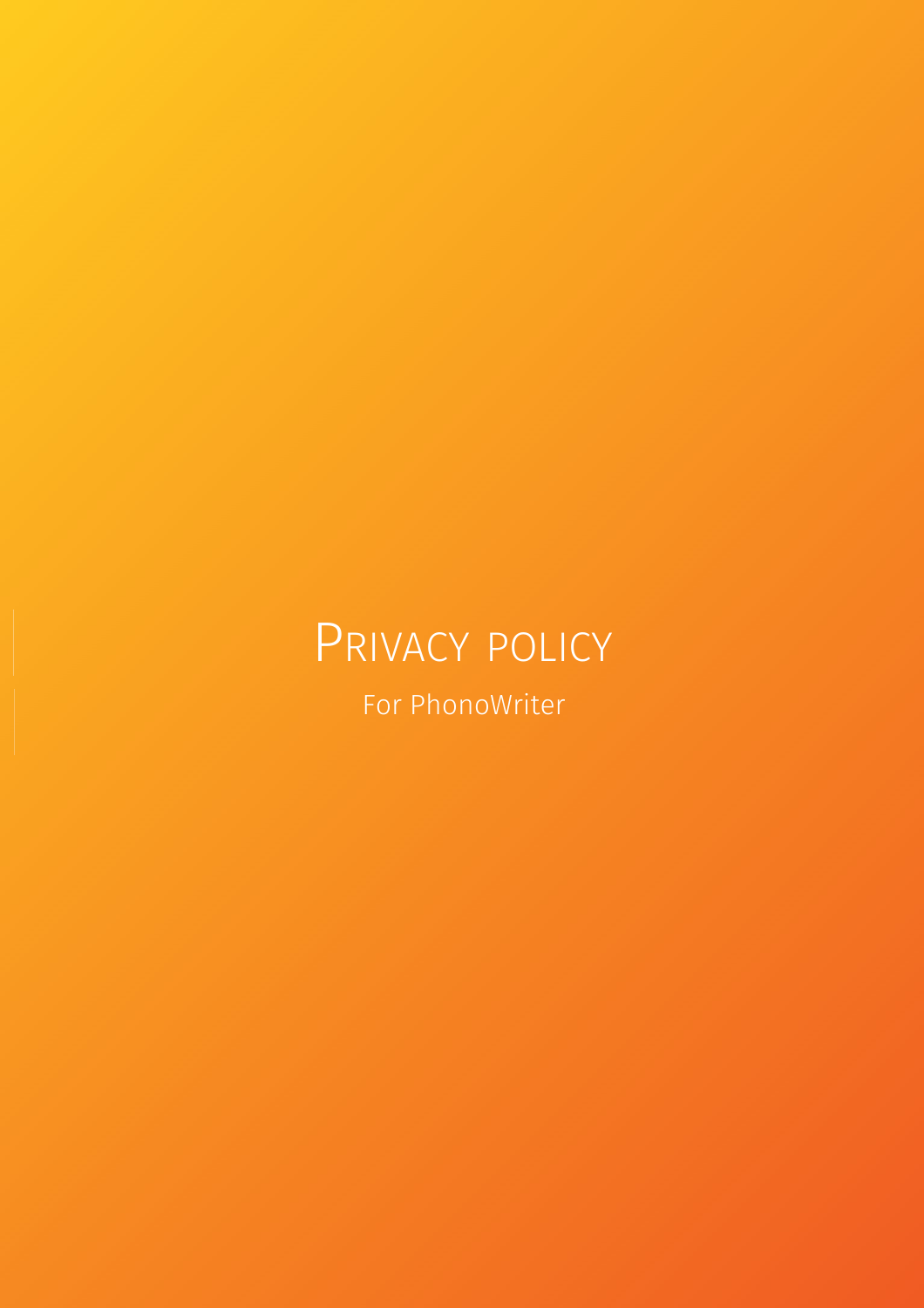## **SUMMARY**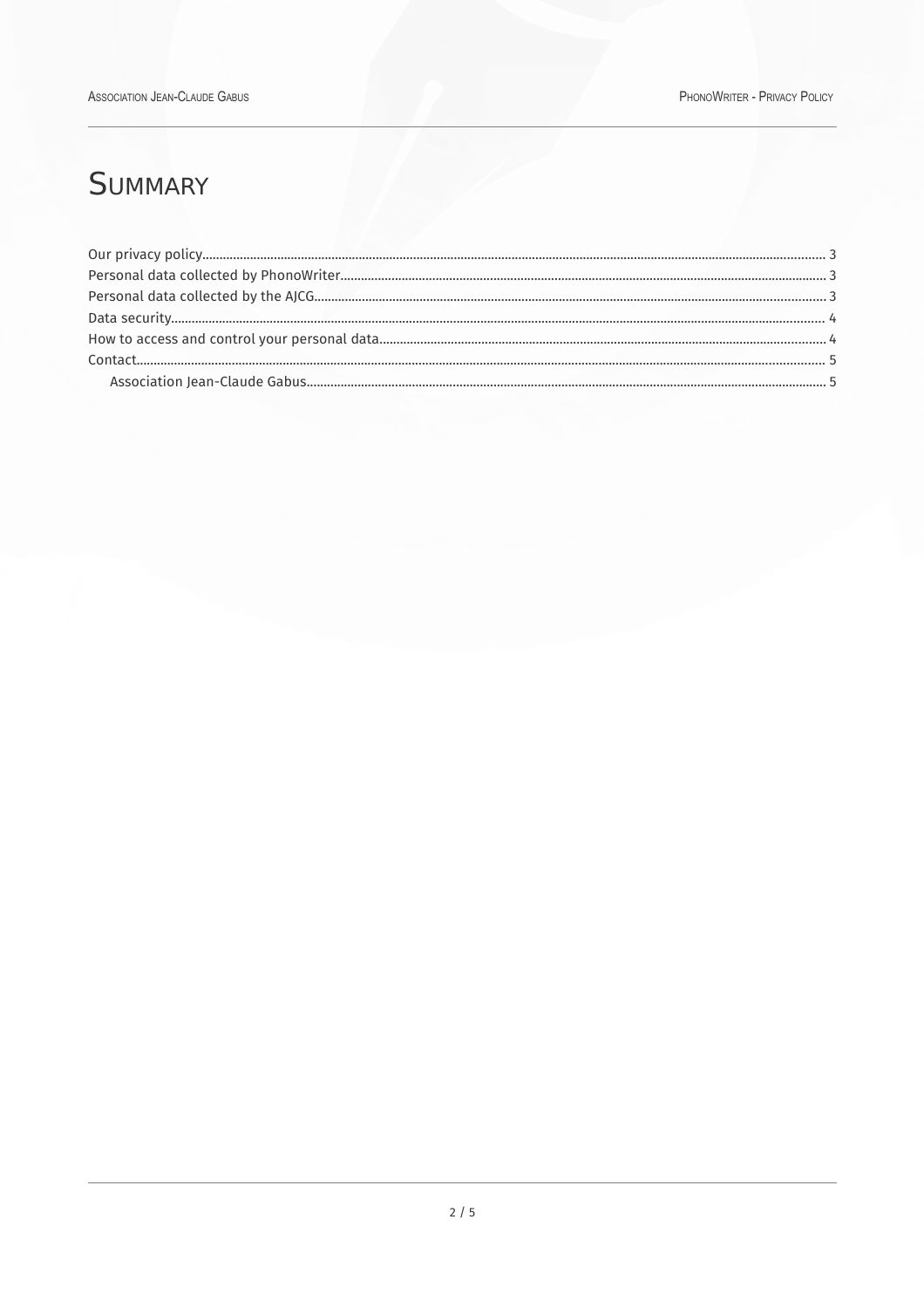#### <span id="page-2-2"></span>OUR PRIVACY POLICY

Privacy is a very important matter.

We, at the Association Jean-Claude Gabus (AJCG), believe that our users must remain masters of their own personal data. By being part of the European Union, our users are also submitted to the General Data Protection Regulation which allows them to control their data.

Whenever a product of ours comes to ask you to provide a personal data, you can decline. By doing so, some products may prevent you to use some features, but will remain usable in a limited way. If at some point the product requires to collect personal data, you will be notified and free to accept or decline the procedure. You can also revoke your decision anytime you want at your own will.

## <span id="page-2-1"></span>PERSONAL DATA COLLECTED BY PHONOWRITER

In order to improve the accuracy of the predictions given by PhonoWriter, your usage will be tracked. This allows the application to modify the occurrence of a word, or of a pair of words, and gives you adapted predictions for your usage. You will also be able to add your own words and pictures, which will be stored in a database located in your private folder. This database keeps all your modifications and will not be shared with anyone, or us. You have the right to choose if you want to keep those data or not.

PhonoWriter will also, depending of your version, ask you to provide your identity at the first launch, in order to verify the validity of your license. You are free to not provide your real identity when purchasing a license. In this case, you will be not concerned about this constraint.

Regarding the iOS version, nothing will be collected either 1.

## <span id="page-2-0"></span>PERSONAL DATA COLLECTED BY THE AJCG

We do not collect and store any personal data from you.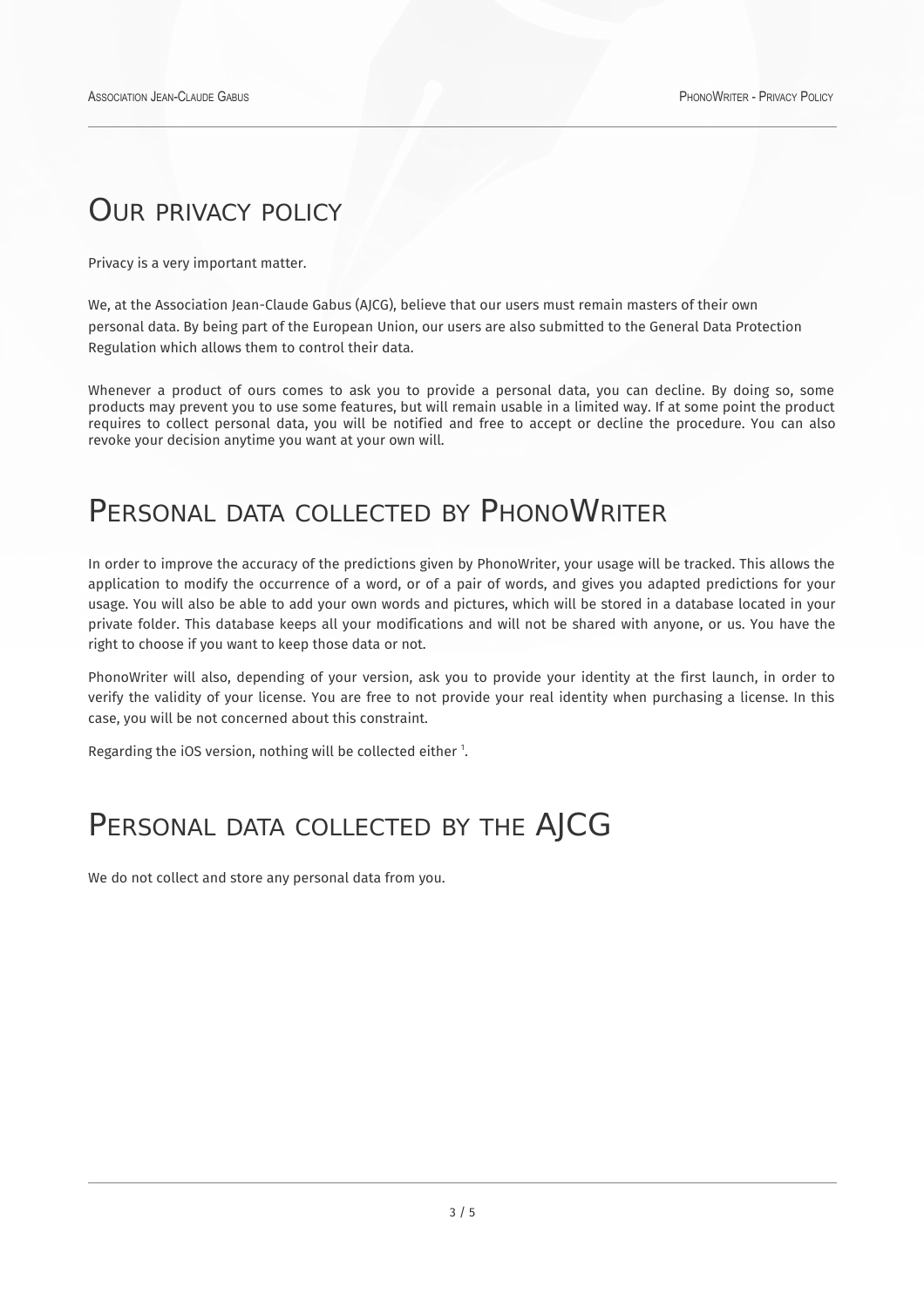#### <span id="page-3-1"></span>DATA SECURITY

Everything is stored in your computer/device and you have the choice whether to remove them, or not. We do not store anything from you in our servers except your license for macOS and Windows, which can be revoked anytime by contacting us.

#### <span id="page-3-0"></span>HOW TO ACCESS AND CONTROL YOUR PERSONAL DATA

Your data can be found in the following directories. Refer to the version you are using to know where they can be found.

- **iOS** : The data are stored into the "My documents" folder of the sandboxed app. Removing the app will also remove your information like any other apps.
- **macOS** : The data are stored into your personal folder, under .local/share/PhonoWriter.
- **Windows** : The data are stored into your personal folder, under AppData/Local/PhonoWriter.

If you need information about your license, or need to change something about it, please contact the Association Jean-Claude Gabus.